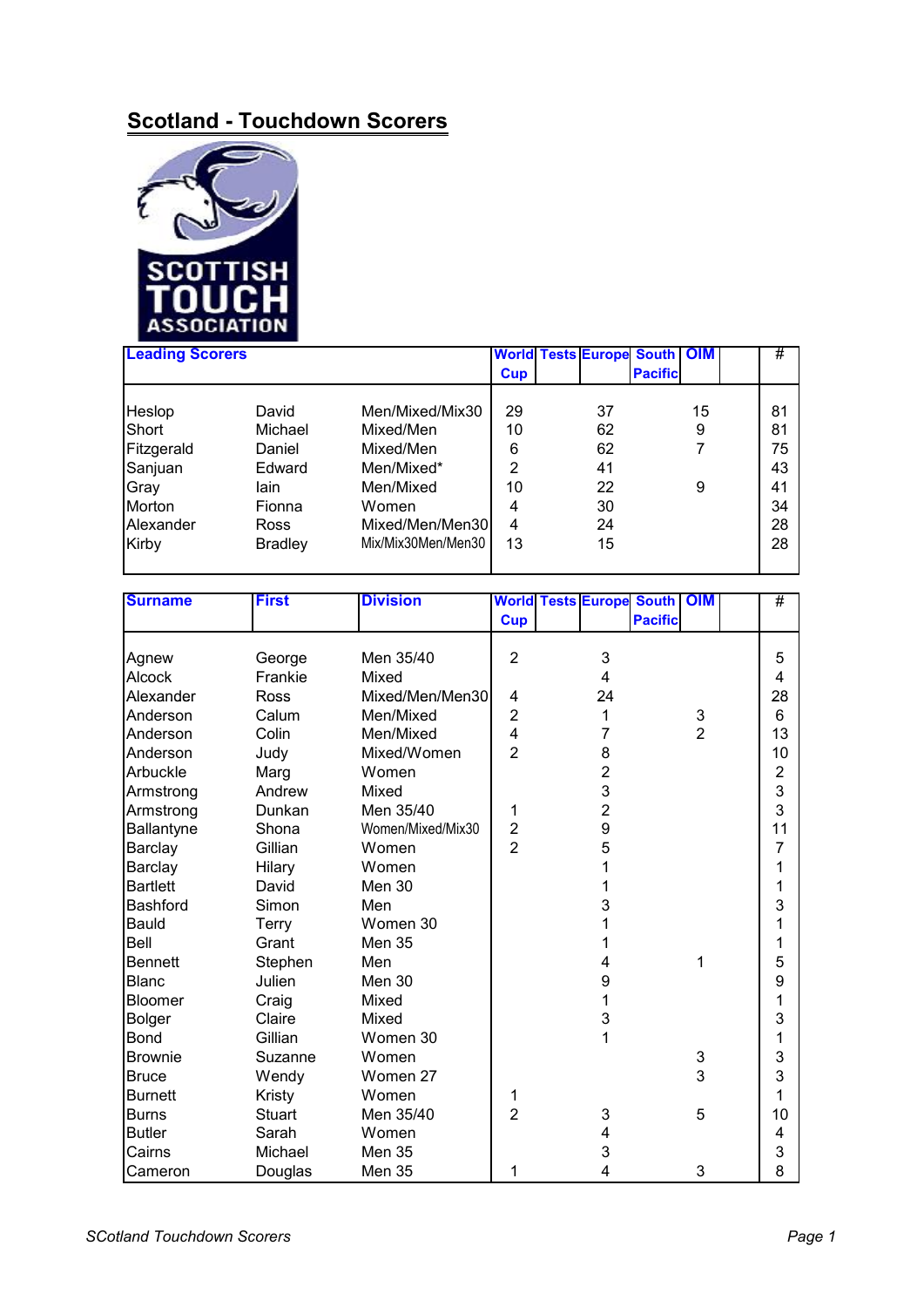| <b>Surname</b>          | <b>First</b>  | <b>Division</b>           |                         |                |                  | <b>World Tests Europe South</b> | <b>OIM</b>                   | #                       |
|-------------------------|---------------|---------------------------|-------------------------|----------------|------------------|---------------------------------|------------------------------|-------------------------|
|                         |               |                           | <b>Cup</b>              |                |                  | <b>Pacific</b>                  |                              |                         |
| Cameron                 | <b>Ruth</b>   | <b>Women 27/30</b>        | 2                       |                | 1                |                                 | $\overline{2}$               | 5                       |
| Campbell                | Gemma         | Women                     |                         |                |                  |                                 | 1                            | 1                       |
| Campbell                | Lianne        | Mixed                     | 9                       |                | 3                |                                 | $\overline{2}$               | 14                      |
| Cheong                  | Celestine     | Women 27                  |                         |                |                  |                                 | 3                            | 3                       |
| Chiverton               | Mark          | Men 30/Mixed 30           | 6                       |                | $\overline{2}$   |                                 | 3                            | 11                      |
| Chrisp                  | Hannah        | Mixed                     |                         |                |                  |                                 | 3                            | 3                       |
| Clarke                  | Syla          | Women/Women 30            |                         |                | 5                |                                 |                              | 5                       |
| <b>Clements</b>         | Ru            | Women/Mixed               | 1                       |                | $\overline{c}$   |                                 |                              | 3                       |
| Cochran                 | Jennifer      | Women                     | 1                       | $\overline{2}$ | 5                |                                 |                              | 8                       |
| Colwill                 | Cath          | Mixed                     |                         |                | $\overline{2}$   |                                 |                              | $\overline{2}$          |
| Coyle                   | Monica        | Women 30                  | 2                       |                | 1                |                                 |                              | 3                       |
| Craik                   | lain          | Mixed 30/Men 30/35        | $\overline{\mathbf{4}}$ |                | 5                |                                 |                              | 9                       |
| Craik                   | Rowan         | Women 27                  |                         |                |                  |                                 | 2                            | $\overline{2}$          |
| Creasey                 | Jon           | <b>Men 35</b>             | 1                       |                |                  |                                 |                              | 1                       |
| Crozier                 | Alistair      | Men 30/35                 | 1                       |                | $\mathbf{1}$     |                                 | $\overline{\mathbf{c}}$      | 4                       |
| Crozier                 | Nicola        | Wom30/Mix/Mix30           | 3                       |                | 4                |                                 | $\overline{2}$               | 9                       |
| <b>Dallas</b>           | Trent         | Men                       |                         |                | 3                |                                 |                              | 3                       |
| Darbishire              | Giles         | Men 30                    |                         |                | $\overline{2}$   |                                 |                              | $\overline{2}$          |
| Davidson                | Emily         | Women 30                  |                         |                | 1                |                                 |                              | 1                       |
| Davidson                | Jenny         | Women                     |                         | 1              |                  |                                 |                              | 1                       |
| Day                     | Cameron       | <b>Men 35</b>             | 5                       |                | 5                |                                 |                              | 10                      |
| <b>Derrick</b>          | Senga         | Women                     | 5                       |                | 5                |                                 | 5                            | 15                      |
| Dundas                  | Helen         | Women                     |                         |                | $\overline{2}$   |                                 |                              | $\overline{\mathbf{c}}$ |
| Eades                   | <b>Briana</b> | Women                     | $\overline{\mathbf{c}}$ |                | $6\phantom{1}$   |                                 |                              | 8                       |
| <b>Ebbett</b>           | Sara          | Women                     | 3                       |                |                  |                                 |                              | 3                       |
| <b>Ebbett</b>           | Simon         | Mixed 30/Men 30           | 1                       |                | 6                |                                 |                              | $\overline{7}$          |
| Edwards                 | Laurence      | Men 40                    | 1                       |                |                  |                                 |                              | 1                       |
| <b>Esslemont</b>        | Sarah         | Mixed                     |                         |                | $\overline{c}$   |                                 |                              | $\overline{2}$          |
| Faassen de Heer Peter   |               | Men/Men30/Mix30           | 1                       |                | 3                |                                 |                              | 4                       |
| Fairweather             | Sharon        | Mixed                     | 1                       |                |                  |                                 |                              | 1                       |
| Falconer                | Ailsa         | Women 30                  |                         |                | $\overline{2}$   |                                 |                              | $\overline{2}$          |
| Fawkner                 | Sam           | Women                     |                         |                | $\overline{2}$   |                                 |                              | $\overline{2}$          |
|                         | Daniel        | Mixed/Men                 | 6                       |                | 62               |                                 | $\overline{7}$               | 75                      |
| Fitzgerald<br>Flett     | Morven        | Mixed                     |                         |                | 1                |                                 |                              | 1                       |
| Flintham                | Alison        | Women                     |                         |                | 3                |                                 |                              | 3                       |
|                         | Gillian       | Women/Wom 30              |                         |                |                  |                                 |                              | 3                       |
| Flynn                   |               | Mixed/Men                 | 1                       |                | $\boldsymbol{2}$ |                                 |                              |                         |
| Flynn                   | Jarlath       | Women/Mixed               | 1<br>$\overline{c}$     |                | 8<br>3           |                                 |                              | 9<br>5                  |
| Francis                 | Tenae         |                           | $\overline{c}$          |                |                  |                                 |                              | 11                      |
| Francisco-Suarez Victor | Neil          | Men 35/40<br>Men 30/35/40 | 6                       |                | 9<br>3           |                                 | 4                            | 13                      |
| Fraser<br>Freshwater    | Alison        | Women 30                  | $\overline{2}$          |                |                  |                                 |                              | $\overline{2}$          |
| Gilbert                 |               | Women 30                  |                         |                | $\overline{2}$   |                                 |                              | $\overline{2}$          |
|                         | Julie         | Mixed                     |                         |                |                  |                                 | 1                            | 1                       |
| Gossip                  | Ally          |                           |                         |                |                  |                                 |                              |                         |
| Grady                   | Chris         | Men 30/Mixed 30           | 4                       |                | 4                |                                 | 1                            | 9<br>5                  |
| Gray                    | Fiona         | Women                     | 3<br>10                 |                | $\overline{2}$   |                                 |                              | 41                      |
| Gray                    | lain          | Men/Mixed                 | $\overline{2}$          |                | 22               |                                 | 9<br>3                       |                         |
| Guild                   | David         | <b>Men 35</b>             |                         |                |                  |                                 |                              | 5<br>5                  |
| Harden                  | Joanna        | Women/Wom 27              |                         |                | 3<br>9           |                                 | $\overline{\mathbf{c}}$<br>3 |                         |
| Harding                 | Sam           | Men/Mixed                 |                         |                |                  |                                 |                              | 12                      |
| Hay                     | Mhairi        | Mixed                     | $\overline{2}$          |                |                  |                                 |                              | $\overline{\mathbf{c}}$ |
| Heneaghan               | Susan         | Mixed                     |                         |                | 1                |                                 |                              | 1                       |
| Herd                    | Graham        | Men                       | $\overline{c}$          |                | $\overline{2}$   |                                 |                              | 4                       |
| Heslop                  | David         | Men/Mixed/Mix30           | 29                      |                | 37               |                                 | 15                           | 81                      |
| Hogarth                 | Gavin         | Men                       | 4                       |                | 17               |                                 |                              | 21                      |
| Hole                    | Claire        | Women /Mixed              |                         |                | 6                |                                 | 13                           | 19                      |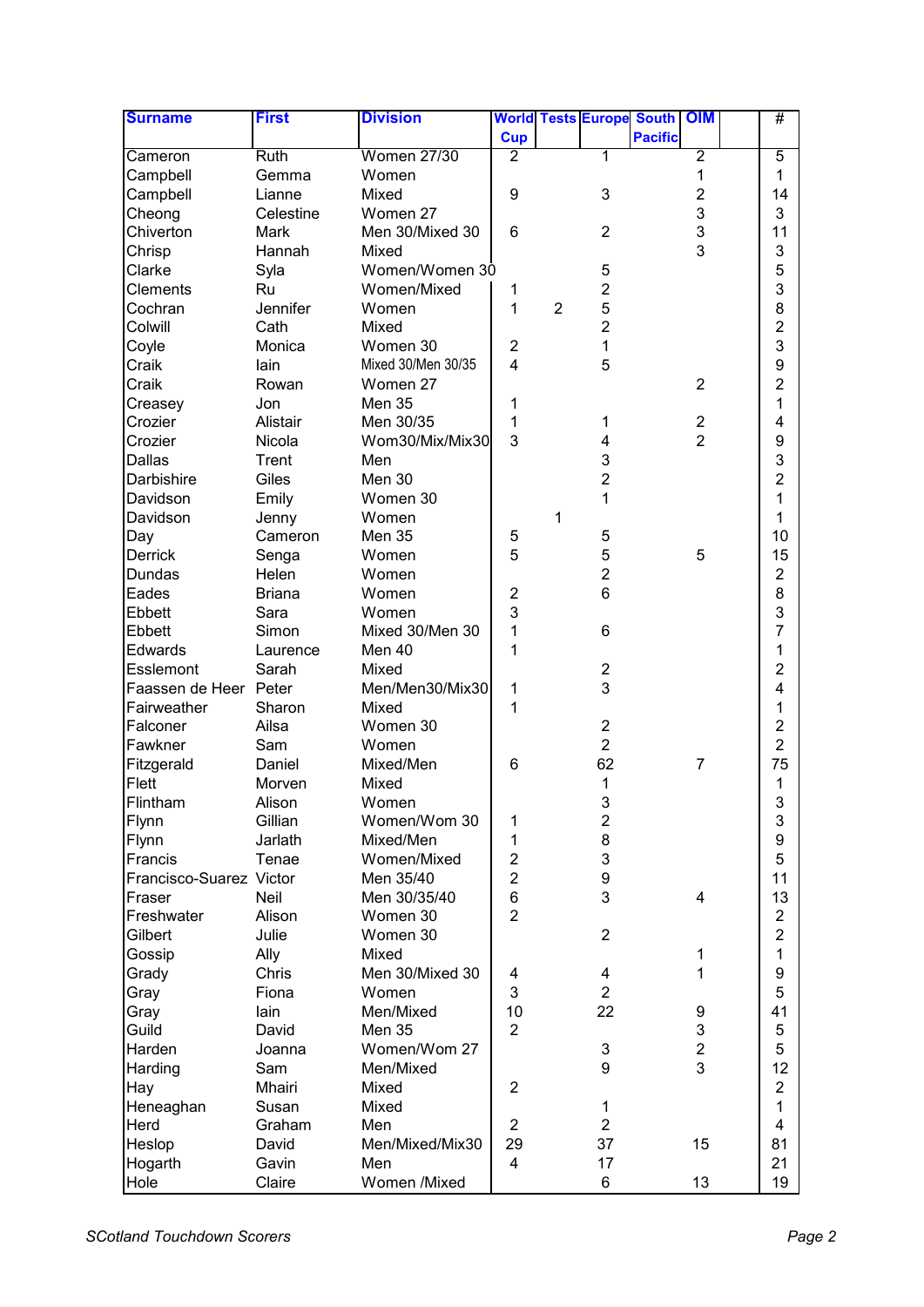| <b>Surname</b>          | <b>First</b>    | <b>Division</b>        |                              |   |                         | <b>World Tests Europe South OIM</b> |                | #                   |
|-------------------------|-----------------|------------------------|------------------------------|---|-------------------------|-------------------------------------|----------------|---------------------|
|                         |                 |                        | <b>Cup</b>                   |   |                         | <b>Pacific</b>                      |                |                     |
| <b>Hollis</b>           | Catherine       | Mixed/Women            | $\overline{2}$               |   | $\overline{8}$          |                                     |                | 10                  |
| <b>Hollis</b>           | Tim             | Men 30                 | 4                            |   | 13                      |                                     |                | 17                  |
| Holmes                  | Giles           | Men 30                 |                              |   | $\overline{c}$          |                                     |                | $\overline{2}$      |
| Hourcastagné            | Philippe        | Men 35/40              | 5                            |   | 3                       |                                     | $\overline{2}$ | 10                  |
| Hunter                  | Darren          | Men                    | $\mathbf{1}$                 |   | 8                       |                                     |                | 9                   |
| Imrie                   | Stuart          | Men                    | $\overline{2}$               |   | 9                       |                                     | 16             | 27                  |
| Irwin                   | Larry           | Men                    | $\overline{2}$               |   | 20                      |                                     | 5              | 27                  |
| James                   | Gareth          | Men 30                 |                              |   | $\overline{2}$          |                                     |                | $\overline{2}$      |
| Jardine                 | Colin           | Men 30/40              | 4                            |   | 6                       |                                     | 1              | 11                  |
| Jardine                 | Yvonne          | Women 30               | 1                            |   |                         |                                     |                | 1                   |
| Jobson                  | Nicola          | Women                  | $\overline{2}$               |   | 4                       |                                     |                | 6                   |
| Johnson                 | Douglas         | Men/Mixed/Mix30        | 3                            |   | 14                      |                                     | 4              | 21                  |
| Johnson                 | Karen           | Mixed                  | $\overline{2}$               |   | $\mathbf{1}$            |                                     |                | 3                   |
| Johnson                 | Nicola          | Mixed 30               |                              |   |                         |                                     | $\overline{2}$ | $\overline{2}$      |
| Johnson                 | Robin           | Men                    |                              |   | 19                      |                                     | $\overline{c}$ | 21                  |
| Joly                    | Pierre          | Mixed/Mixed 30         | 4                            |   | 18                      |                                     | 3              | 25                  |
| Kane                    | Philip          | <b>Men 35</b>          |                              |   | $\overline{\mathbf{4}}$ |                                     |                | 4                   |
| Kelly                   | Trevor          | Men 35/40              | 1                            |   | 6                       |                                     |                | $\overline{7}$      |
| Kerr                    | Euan            | <b>Men 35</b>          | 3                            |   | 1                       |                                     | 1              | 5                   |
| Kidd                    | Gill            | Women 30               |                              |   | 1                       |                                     |                | 1                   |
| Kirby                   | <b>Bradley</b>  | Mix/Mix30Men/Men30     | 13                           |   | 15                      |                                     |                | 28                  |
| Kirisome                | Donna           | Mixed                  |                              |   | $6\phantom{1}$          |                                     |                | 6                   |
| Laird                   | Audrey          | Mixed                  | $\overline{2}$               |   |                         |                                     |                | $\overline{2}$      |
| Lane                    | Chloe           | Women                  |                              |   | $\overline{2}$          |                                     | 11             | 13                  |
| Lawrence                | Jamie           | Men 30                 | 1                            |   | 3                       |                                     |                | 4                   |
| Lee                     | Robert          | Mixed                  | 1                            |   | $\overline{2}$          |                                     |                | 3                   |
| Lees                    | Alister         | Men 30/Mixed 30        | 1                            |   | 3                       |                                     |                | 4                   |
| Lees                    | Tracey          | Women 30               |                              |   | 1                       |                                     |                | 1                   |
| Lewis                   | Craig           | Men 35/40              | $\overline{2}$               |   | 1                       |                                     |                | 3                   |
| Liddell                 | <b>Nick</b>     | Mixed                  |                              |   | 1                       |                                     |                | 1                   |
| Lilly                   | Allan           | Men 35/40              | $\overline{2}$               |   | $\overline{2}$          |                                     |                | 4                   |
| Lippstreu-Holmes Liesel |                 | Women                  | 4                            |   | 1                       |                                     |                | 5                   |
| Macari                  | Martin          | Men 35/40              | $\overline{2}$               |   | 10                      |                                     | 5              | 17                  |
| MacDonald               | lain            | Men/Men 30             | 9                            |   | 8                       |                                     |                | 17                  |
| MacDonald               | Niall           | Men                    |                              |   | $\mathbf{1}$            |                                     |                | 1                   |
| MacKay                  | Duncan          | Men 30                 |                              |   | 3                       |                                     |                | 3                   |
| MacKinnon               | Euan            | Men                    | 1                            |   |                         |                                     |                | 1                   |
| Mackinnon               | Evan            | Men                    |                              |   | 6                       |                                     |                | 6                   |
| MacRae                  |                 | Mixed                  |                              |   | 3                       |                                     |                | 5                   |
| Mannix                  | Douglas<br>Doug | Men                    | $\overline{\mathbf{c}}$<br>3 |   | $\boldsymbol{2}$        |                                     |                | $\mathbf 5$         |
| Matheson                | Alasdair        | Men 35                 | $\mathbf{1}$                 |   | $\mathbf{1}$            |                                     | 3              | 5                   |
| Matthew                 |                 | Women                  |                              |   | $\overline{2}$          |                                     | $\overline{2}$ | 4                   |
| <b>Matthews</b>         | Anna            | Men 35/40              | $\overline{7}$               |   | 10                      |                                     |                | 17                  |
|                         | David<br>Tania  |                        |                              |   |                         |                                     |                |                     |
| <b>Matthews</b>         | John            | Women 30               |                              |   | 1<br>3                  |                                     |                | 1<br>3              |
| McDonald                |                 | Mixed<br><b>Men 35</b> |                              |   | 1                       |                                     |                | 1                   |
| McDougall               | James           |                        |                              |   | 8                       |                                     |                |                     |
| McEwen<br>McGillivray   | Gordon          | Mixed/Men<br>Women     | 5                            | 1 | 18                      |                                     |                | 14<br>18            |
|                         | Kristy          | Mixed                  |                              |   |                         |                                     |                | 1                   |
| McGuigan                | Tenie           |                        | 1<br>$\mathfrak{S}$          |   |                         |                                     |                | 4                   |
| McKenzie                | Ewan            | Men 30                 | $\overline{2}$               |   | 1                       |                                     |                |                     |
| McKenzie<br>McLeod      | Robbie<br>Ali   | Mixed/Men              |                              |   | 9<br>3                  |                                     |                | 11                  |
|                         |                 | Women                  | $\overline{2}$               |   |                         |                                     |                | 3<br>$\overline{2}$ |
| McLeod                  | Scott<br>Paraic | Men<br>Men             |                              |   | 10                      |                                     |                | 10                  |
| McLoughney<br>McMichael |                 |                        | 5                            |   | 11                      |                                     |                |                     |
|                         | Hugh            | Men                    |                              |   |                         |                                     |                | 16                  |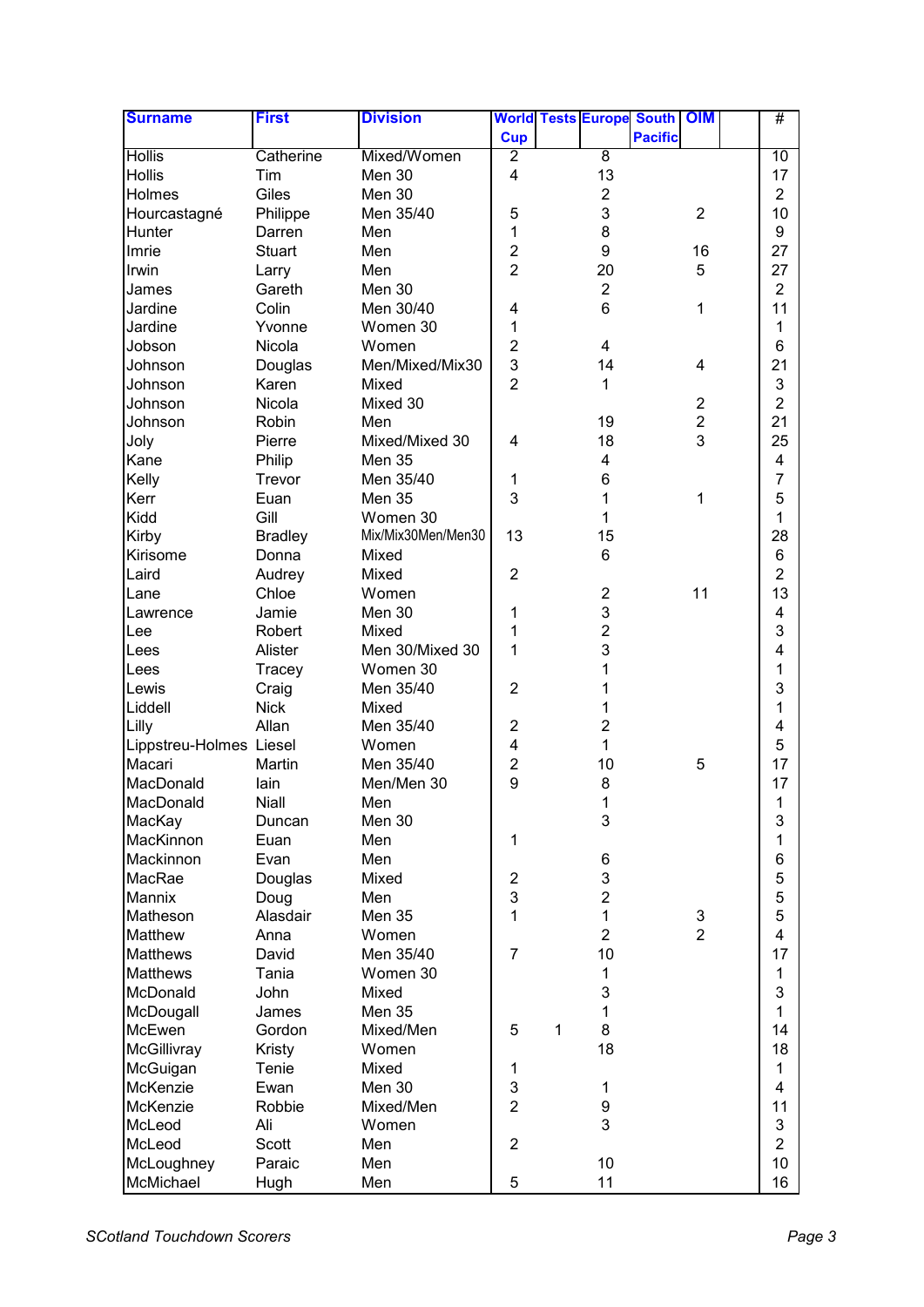| <b>Surname</b> | <b>First</b>  | <b>Division</b>     |                         |   |                         | <b>World Tests Europe South OIM</b> |                | #                       |
|----------------|---------------|---------------------|-------------------------|---|-------------------------|-------------------------------------|----------------|-------------------------|
|                |               |                     | <b>Cup</b>              |   |                         | <b>Pacific</b>                      |                |                         |
| <b>McNabb</b>  | Dennis        | Men 30              | 1                       |   |                         |                                     |                | 1                       |
| McNamara       | Joseph        | Men                 |                         |   | 4                       |                                     |                | 4                       |
| McPherson      | Kyle          | Men/Mixed           | 2                       |   | 6                       |                                     | $\overline{2}$ | 10                      |
| McWilliam      | Carl          | Mixed               | $\overline{4}$          |   |                         |                                     |                | 4                       |
| <b>Mears</b>   | Sara          | Mixed/Women         |                         |   | 5                       |                                     |                | 5                       |
| Milne          | Duncan        | <b>Men 35</b>       | 1                       |   | 1                       |                                     | 1              | 3                       |
| Moffat         | Richard       | Men                 |                         |   | 1                       |                                     |                | 1                       |
| Moore          | Dan           | Men                 | $\overline{7}$          |   | 10                      |                                     |                | 17                      |
| <b>Morris</b>  | Alison        | Women 30            |                         |   | $\overline{2}$          |                                     |                | $\overline{2}$          |
| Morton         | Fionna        | Women               | 4                       |   | 30                      |                                     |                | 34                      |
| Munro          | Cameron       | Men/Mixed           |                         |   | 8                       |                                     | 1              | 9                       |
| Murdoch        | Lindsay       | Women/Mixed         | 2                       |   | 3                       |                                     |                | 5                       |
| Murphy         | Dean          | Mixed               | 6                       |   |                         |                                     |                | 6                       |
| Murray         | Clare         | Mixed/Women         |                         |   | $\overline{\mathbf{4}}$ |                                     |                | 4                       |
| Neill          | Ronan         | Men                 |                         |   |                         |                                     | 1              | 1                       |
| Niccol         | Katy          | Women               | 1                       |   |                         |                                     |                | 1                       |
| O'Hagan        | Michele       | Mixed 30            |                         |   |                         |                                     | $\overline{2}$ | $\overline{\mathbf{c}}$ |
| Owen           | <b>Neill</b>  | Men 30              |                         |   | 3                       |                                     |                | 3                       |
| Paterson       | Chris         | Mix/Men/Men30/35/40 | 4                       |   | 13                      |                                     |                | 17                      |
| Paton          | Doug          | Men 35/40           | 1                       |   | 5                       |                                     |                | 6                       |
| Petrie         | Anna          | Women               | 1                       |   | 1                       |                                     |                | $\overline{2}$          |
| Philpott       | Audrey        | Women 30            |                         |   | $\overline{2}$          |                                     |                | $\overline{2}$          |
| Plummer        | Ben           | Mixed               | 1                       |   |                         |                                     |                | 1                       |
| Pratt          | Alex          | Mixed               |                         |   | 1                       |                                     |                | 1                       |
| Raith          | Janet         | Women 30            |                         |   | $\overline{\mathbf{4}}$ |                                     |                | 4                       |
| Rattray        | Anna          | Women               |                         |   | 13                      |                                     |                | 13                      |
| Redfree        | Anna          | Women               |                         | 1 |                         |                                     |                | 1                       |
| Reid           | Colin         | <b>Men 35</b>       |                         |   | $\overline{2}$          |                                     |                | $\overline{2}$          |
| Reid           | Kenny         | Men                 | 1                       |   |                         |                                     |                | 1                       |
| Reynolds       | Gary          | Men 30              |                         |   | 1                       |                                     |                | 1                       |
| Richardson     | Damien        | Mixed               |                         |   | 13                      |                                     |                | 13                      |
| <b>Roberts</b> | Douglas       | Men 30              |                         |   | 3                       |                                     |                | 3                       |
| Ross           | Emma          | Women 30            |                         |   | $\overline{c}$          |                                     |                | $\overline{2}$          |
| Ross           | <b>Stuart</b> | Mixed               | 1                       |   | 5                       |                                     |                | 6                       |
| Rossouw        | Danny         | Men 30/35           | 3                       |   | 8                       |                                     |                | 11                      |
| Sanjuan        | Edward        | Men/Mixed*          | $\overline{2}$          |   | 41                      |                                     |                | 43                      |
| Schooling      | <b>Bryan</b>  | Men 30              |                         |   | 3                       |                                     |                | 3                       |
| Scott          | Campbell      | Men 30/Men          | 9                       |   | 10                      |                                     |                | 19                      |
| Shand          | Jenni         | Women/Wom 30        | 1                       |   | 1                       |                                     |                | 2                       |
| Shaw           | Matt          | Men                 |                         |   | 1                       |                                     |                | 1                       |
| Sheldon        | Chris         | Men                 | 1                       |   | $\overline{2}$          |                                     |                | 3                       |
| Shepherd       | Julian        | Men 30/Mixed 30     | 1                       |   | 5                       |                                     |                | 6                       |
| Short          | David         | Mixed/Men           | 1                       |   | 11                      |                                     |                | 12                      |
| Short          | Jennifer      | Women 30            | 1                       |   | 1                       |                                     |                | $\overline{2}$          |
| Short          | Michael       | Mixed/Men           | 10                      |   | 62                      |                                     | 9              | 81                      |
| Simpson        | Colin         | Men 30/35           | $\overline{2}$          |   | 3                       |                                     |                | 5                       |
| Simpson        | Margaret      | Women 30            | $\overline{c}$          |   |                         |                                     |                | $\overline{\mathbf{c}}$ |
| Skene          | Andy          | Men                 | $\overline{\mathbf{4}}$ |   | $\overline{2}$          |                                     |                | 6                       |
| Smart          | Duncan        | <b>Men 35</b>       |                         |   | 1                       |                                     |                | 1                       |
| Smith          | Leigh         | Women 30            |                         |   | 1                       |                                     |                | 1                       |
| Smith          | Paul          | <b>Men 35</b>       | 3                       |   |                         |                                     |                | 3                       |
| Smith          | <b>Stuart</b> | Men 35/40           | 1                       |   | 1                       |                                     |                | $\overline{2}$          |
| Snodgrass      | Donald        | Men                 | 1                       |   | 9                       |                                     |                | 10 <sup>1</sup>         |
| Spence         | Donna         | Women               | 6                       |   | 6                       |                                     |                | 12                      |
| Stafford       | Nicola        | Women               |                         |   | $\overline{2}$          |                                     |                | $\overline{2}$          |